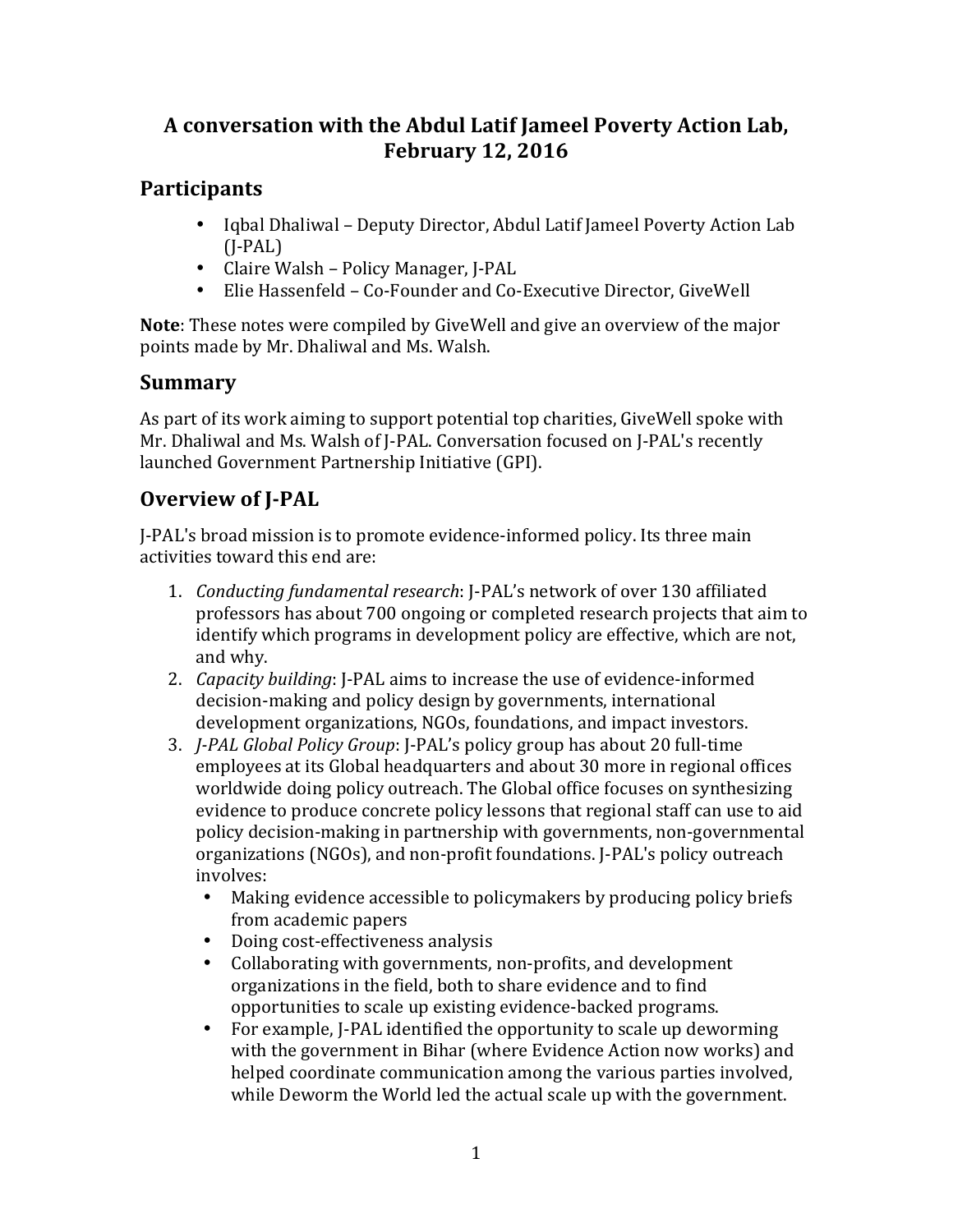## **The Government Partnership Initiative (GPI)**

In most developing countries, the government is the largest entity involved in development, providing a large portion of development funding and often able to reach sectors of the population that NGOs do not reach.

However, J-PAL has found that some aspects of working with governments are more challenging relative to working with NGOs and non-profit foundations. For example, governments typically have to make policy decisions quickly, meaning that there are only short windows for policy to be informed by evidence, government personnel that I-PAL staff are working with may be transferred, and contracting laws and regulations may create delays in building partnerships between researchers and governments.

I-PAL believes its government collaborations will be most effective if it creates longterm partnerships with governments and has an opportunity to help governments change their decision-making culture to be more evidence-informed. To this end, I-PAL launched GPI in September 2015.

### **Types of GPI programs**

J-PAL funds three types of activities through GPI:

- 1. *Policy-relevant research*: For example, a government that plans to try a direct-benefit transfer program (in lieu of rations or subsidies) may ask I-PAL do an RCT to determine whether the program leads to improvements in wealth and income, or if transfers are used to purchase temptation goods like alcohol or cigarettes, cause inflation in the local economy, etc.
- 2. *Scaling up existing projects*: [-PAL aims to identify interventions that have strong existing evidence of effectiveness but need funding or assistance to scale up, typically with a new partner (e.g., J-PAL's work with the government of Bihar and Evidence Action on deworming). For example:
	- I-PAL Africa is partnering with the Zambian government to translate the "teaching at the right level" approach first tested in partnership with Pratham in India, which has shown evidence of success with various implementers in India, Ghana, and Kenya, to Zambia.
- 3. *Promoting evidence-informed policymaking more broadly:* This is the most novel of GPI's activities, relative to J-PAL's traditional work. Examples include:
	- The mayor of Bogota has proposed working with Chris Blattman (Co-Chair for J-PAL's Crime Sector) to set up a rapid low-cost RCT lab to quickly identify potential ways to reduce crime in Bogota.
	- The government of West Bengal has proposed a program to quickly train and improve the skill of informal healthcare workers, and scale this program up to cover the whole state in the next two years.

All organizations that receive grants through  $GPI$  must either have a I-PAL affiliate or regional J-PAL office involved to provide support